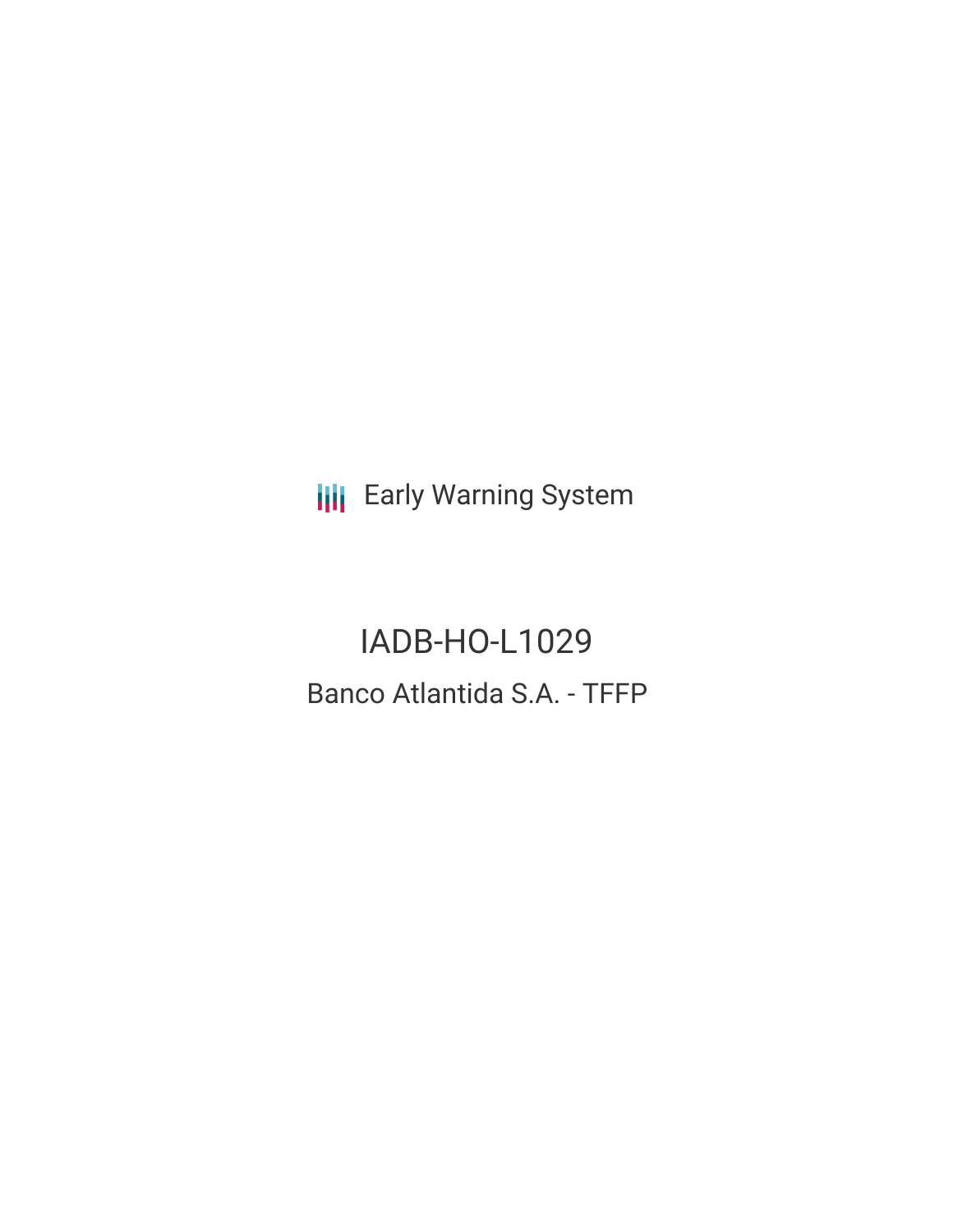

## **Quick Facts**

| <b>Countries</b>               | Honduras                               |
|--------------------------------|----------------------------------------|
| <b>Financial Institutions</b>  | Inter-American Development Bank (IADB) |
| <b>Status</b>                  | Approved                               |
| <b>Bank Risk Rating</b>        | U                                      |
| <b>Voting Date</b>             | 2016-05-19                             |
| <b>Borrower</b>                | Banco Atlantida                        |
| <b>Sectors</b>                 | Industry and Trade                     |
| <b>Investment Type(s)</b>      | Guarantee                              |
| <b>Investment Amount (USD)</b> | $$6.00$ million                        |
| <b>Project Cost (USD)</b>      | $$15.00$ million                       |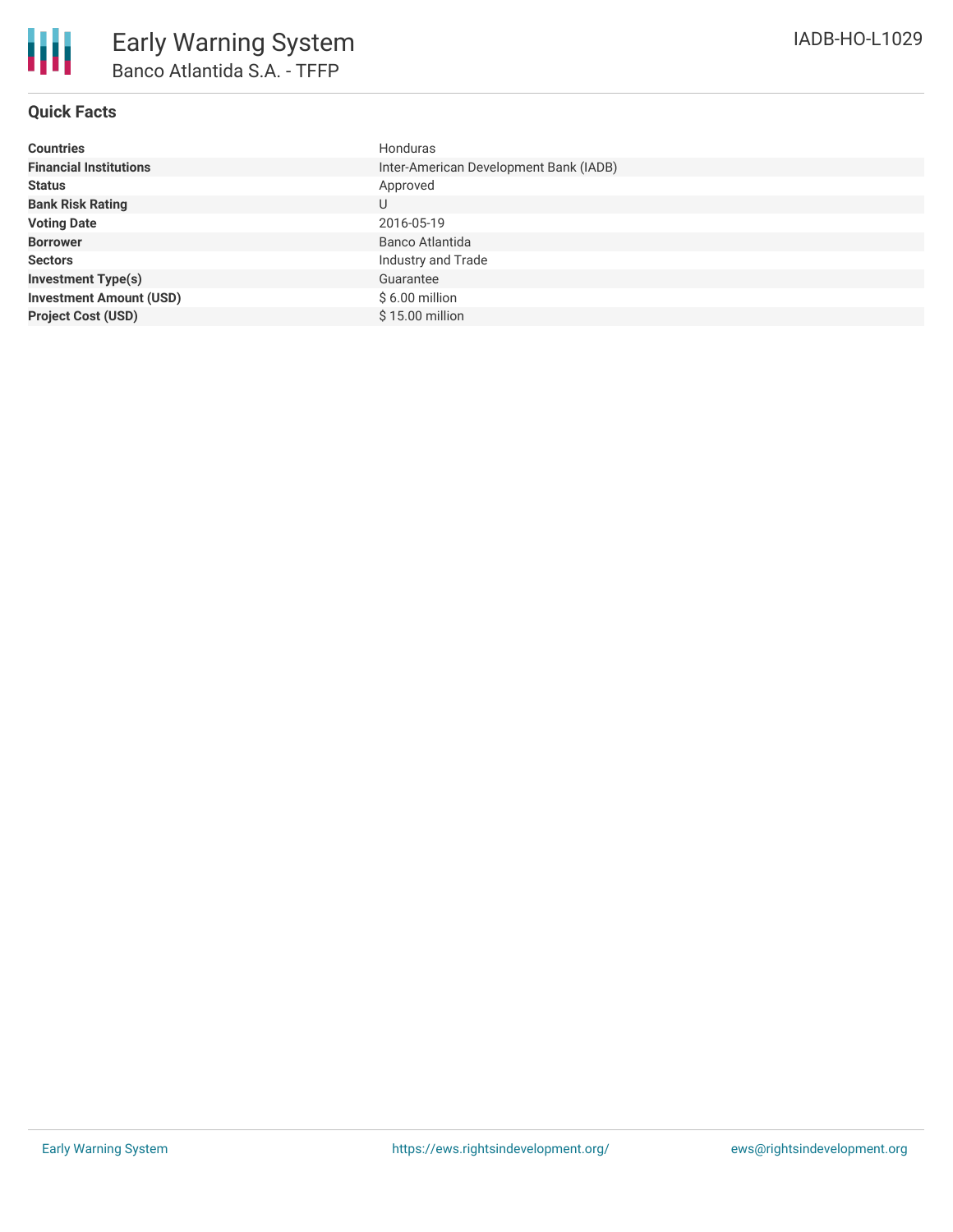

# **Project Description**

From the IDB: "Uncommitted TFFP line US\$ 10 million 2 years."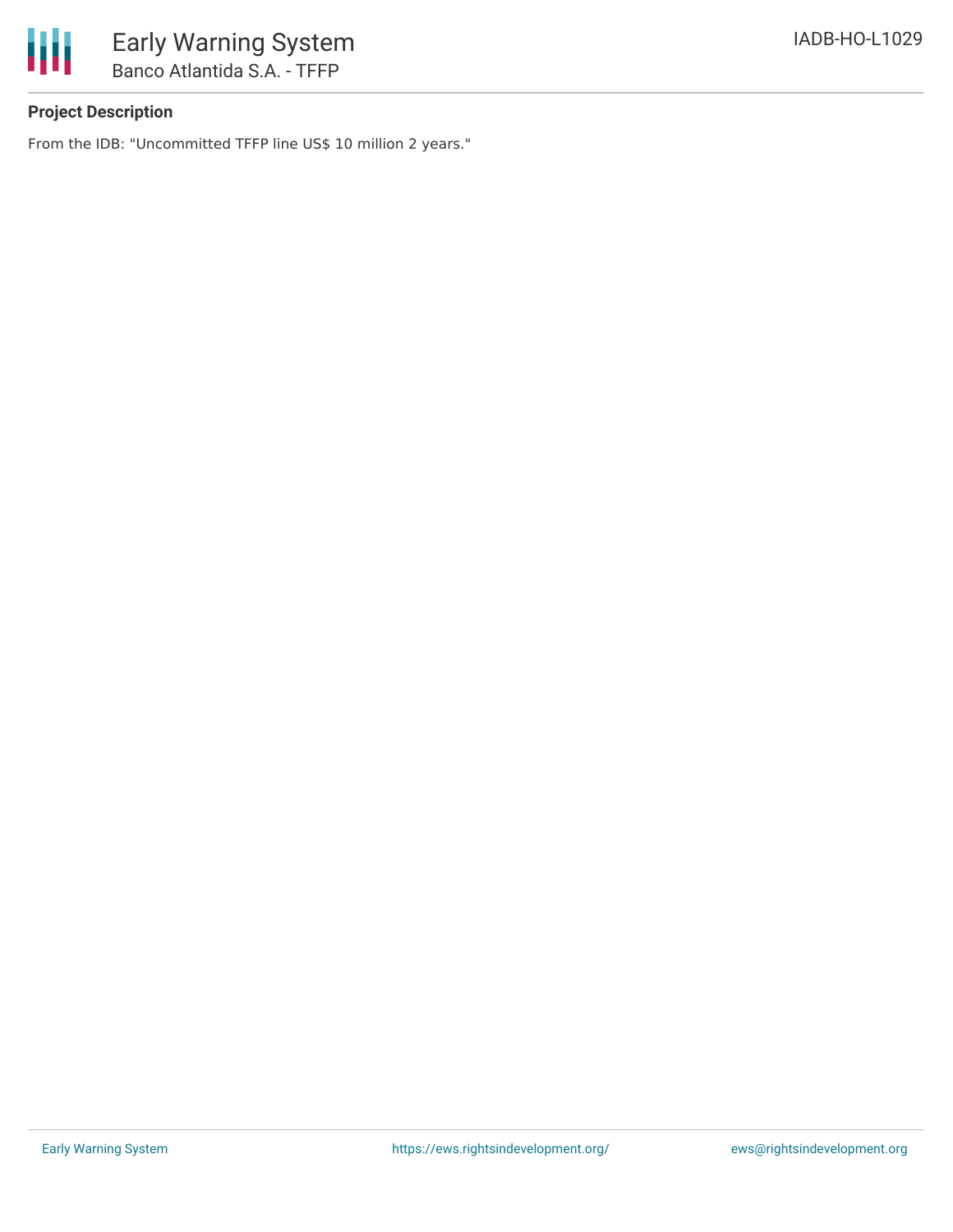### **Investment Description**

• Inter-American Development Bank (IADB)